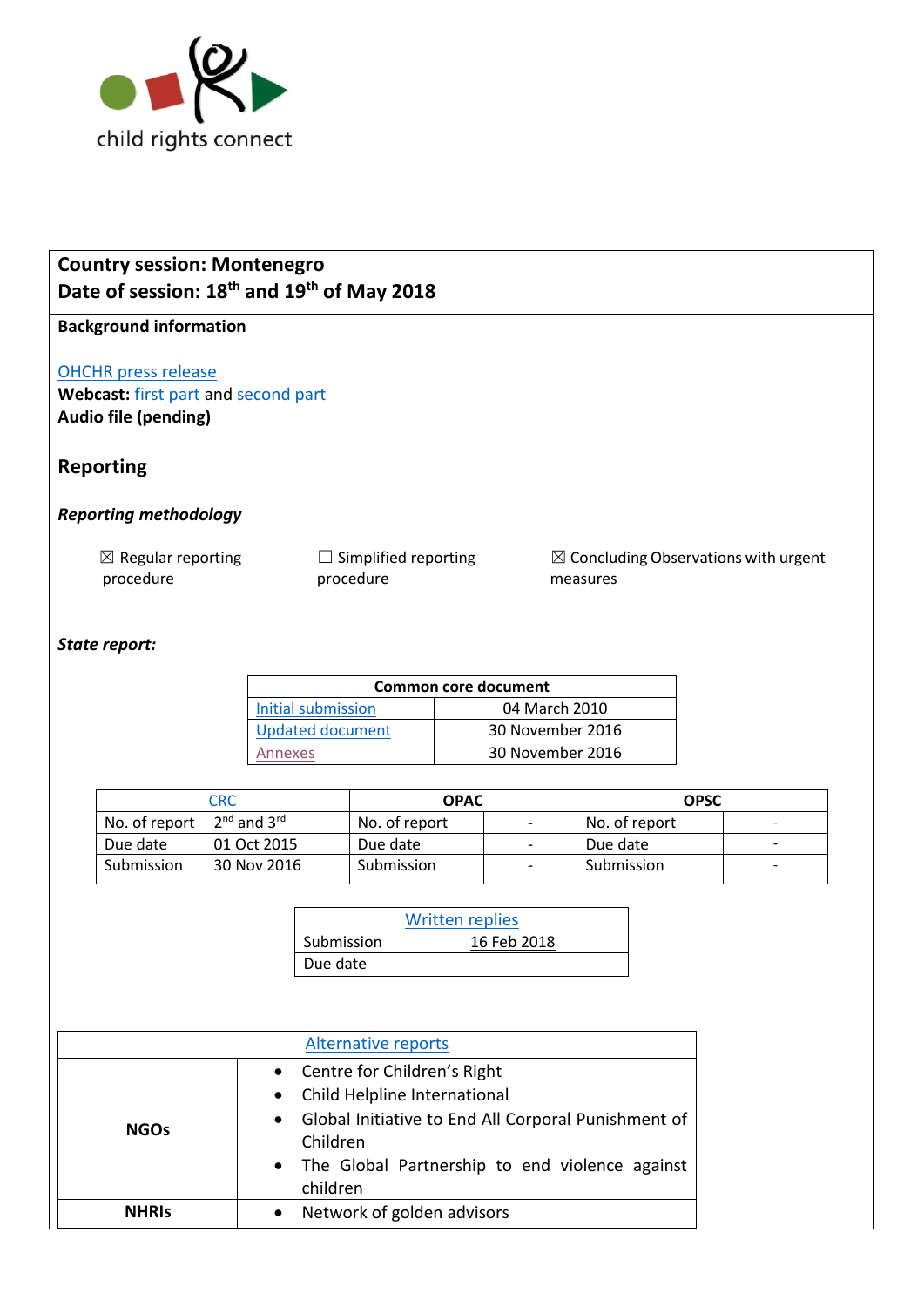

| Protector of Human Rights and Freedom of<br>$\bullet$<br>Montenegro                                                                                                                                                                                    |
|--------------------------------------------------------------------------------------------------------------------------------------------------------------------------------------------------------------------------------------------------------|
|                                                                                                                                                                                                                                                        |
|                                                                                                                                                                                                                                                        |
|                                                                                                                                                                                                                                                        |
| <b>State delegation</b>                                                                                                                                                                                                                                |
| The delegation was composed by high level staff, headed by Kemal Purisic, Minister of Labour and Social<br>Welfare accompanied by members of the Permanent Mission in Geneva, Ministry of Human Rights and<br>Minority groups and Ministry of Defence. |

# **Committee's Task Force members**

| Country       |
|---------------|
| Montenegro    |
| Egypt         |
| Samoa         |
| <b>Russia</b> |
|               |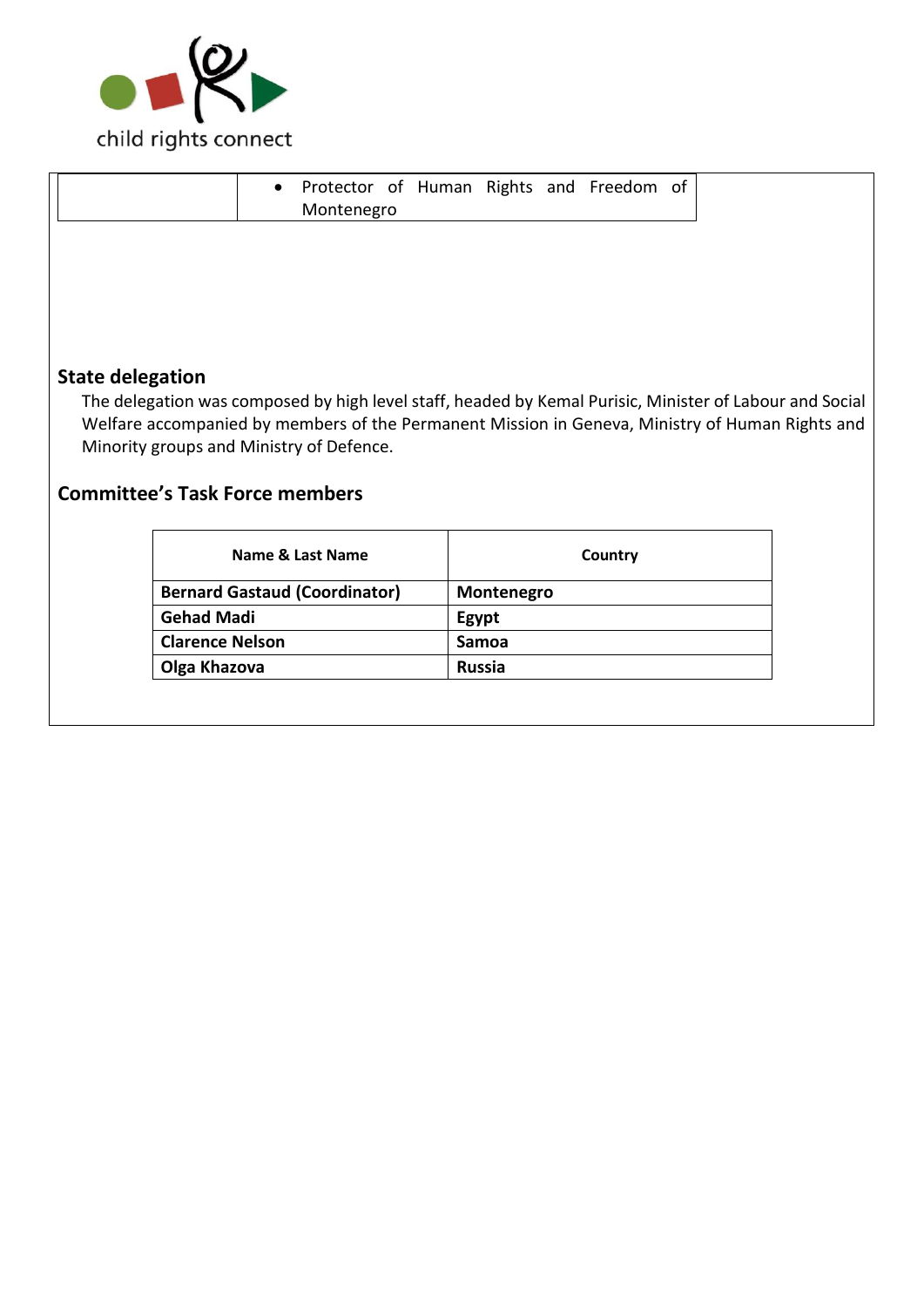

## **Dialogue description**

### i. Character of the dialogue

The atmosphere of the dialogue was overall cooperative and constructive. As for the discussion it was in depth and very focused.

#### ii. General assessment made by the Committee

The Committee hoped that the comprehensive law on the rights of the child would be adopted very soon, as well as the law on non-governmental organizations. There was a need to focus on the two Optional Protocols and their previous concluding observations. Montenegro, since the dialogue in 2010, had done a lot, and the Committee would like it to do more

#### iii. Main issues discussed:

- **Non-discrimination:** The Committee welcomed the improvement in discrimination of vulnerable groups. However, they were worried that children of minority groups still face discrimination on accessing services, questioned about the existence of child-friendly information. improvement in still existing discrimination of vulnerable groups. Concern on free legal aid law.
- **Best interest of the child:** The Committee welcomed the prescription of the best interest of the child in the Constitution of Montenegro, however they have noticed discrepancy in interpreting this principle in practice, where judges would reflect their own visons on what would be the best interest of the child in each case. The delegation replied that they aim to incorporate guidelines on the topic soon.
- The children are informed in school about their rights, as they are part of the school curriculum of civic education, also forming teachers about their rights. They have children parliaments in the schools. In each class of primary education elections are organized. The children of disabilities have the space to say which kind of work they want
- **Right to Participate:** The Committee was concerned that the application of the principle remains on paper, having the impression that neither authorities nor teachers and parents take this principle seriously, which requires a change of mindset. The Committee also made critics to the schools and child parliaments, mentioning that they are restricted only to formality, not stimulating children to express their views or being taken seriously, especially children with disabilities. Finally, the Committee was worried that in the context of the family in judicial and administrative procedures the principle remains absent. The delegation said that in each judicial case they provide "protectors of the child", which is a mediator to help children to better express their views in a safe environment. They also highlighted the desire of the government to create a system to monitor and evaluate the strategic actions to be taken on the topic.
- **Freedom of association:** the Committee asked the delegation to provide the measures to ensure that children parliament equipped to hear the voices of children.
- **Enactment of policies and laws:** The Committee commended the creation of the *Protector of the Human Rights*, but commented that its mandate is still not explicit. The delegation has replied that the Protector is an ombudsman with 4 assistants, one of them directly mandated to protect children, counting with a communications mechanism where children can directly denounce and ask questions, including when they are from minority groups.
- **Violence against children:** The Committee highlighted with concern that child abuse and domestic violence is still entrenched in cultural life of the Montenegrin society asking the delegation if they could provide details on how to tackle the problem. The Committee was also alarmed to hear about cases of children being returned to their abusers or being put into juvenile facilities. Finally, the Committee was worried with the low numbers of conviction of perpetrators, where they have received information that tribunals faces a backlog of cases of child abuse and sexual violence. The delegation replied by saying that the government intend to do a free helpline for children, financed by the government, supported by a CSO. This will be composed by a space where children can denounce and talk about their concerns. On the topic of corporal punishment, the delegation replied that national law already prohibits the practice and highlighted that they are currently working in a joint campaign with UNICEF so children can understand their rights.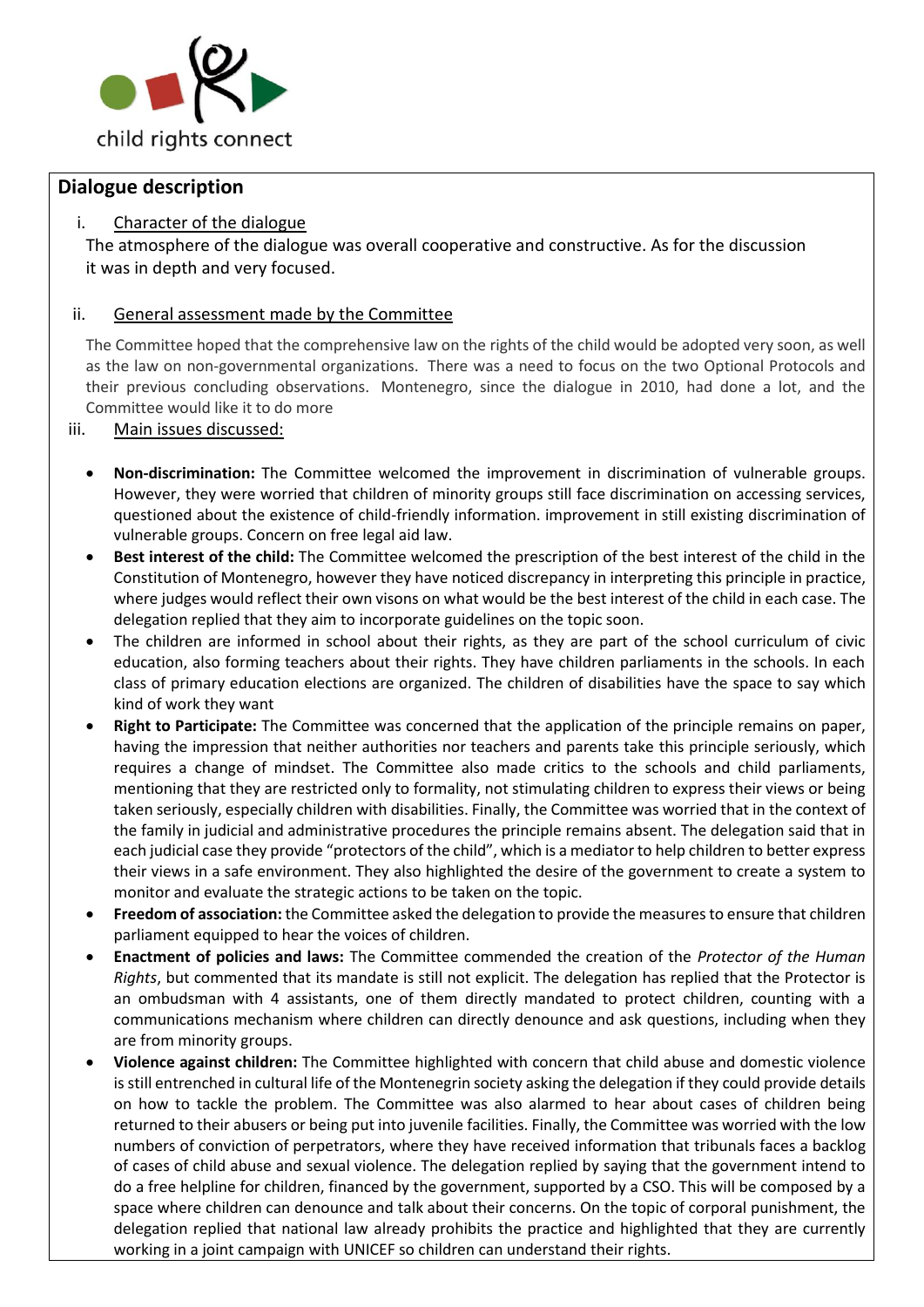

- **Early marriage:** The Committee was worried with recurrent cases of forced marriage especially among certain ethnical groups. The delegation replied saying that the law only allows marriage of girls over 18 years old, acknowledging that there are exceptions where girls can marry at the age of 16, but it must be approved by the court.
- **Institutionalization of children:** The Committee commended the progress of the country in reducing the institutionalizations on children, including the goal of not having child bellow the age of 3 in orphanages. However, they were worried about the budgeting, support and monitoring mechanisms of foster families after adoption. The delegation mentioned that the process of adoption passes through the center of social work, which assist them after the process is completed.
- **Children with disabilities** The Committee was worried about the rights of children with disabilities to participate. They questioned the delegation if they had disaggregated data on children with disabilities and measures to ensure they live a normal life and to protect and rehabilitate children with disabilities that suffered violence. Finally, the Committee asked about how the country is including children with disabilities in school. The delegation mentioned that children with disabilities receive assistance in kindergarten from a special team of professional to organize a friendly environment in the school. The government is working on guide to participation of persons with disabilities and right to participate in the social life. The Montenegrin law prohibits the discrimination of children with disabilities in school, including participating in all activities.
- **Education:** the committee questioned the delegation about the results of the government's measures to tackle discrimination of Egyptians and Romans in school including whether it existed any complaints mechanisms in schools. **The delegation replied by mentioning** a strategy plan for children in Roman areas, structured to integrate the Roman children, which includes assistance in preschool education and language translation.

## **Recommendations of the Committee**

**Coordination**: the Committee urges the State party to: Strengthen the role of the Council as the principal institutional coordinating mechanism at the interministerial level; Provide the Council with a clear mandate and sufficient authority to coordinate all activities relating to the implementation of the Convention at cross-sectoral, national, regional and local levels; Provide the Council with the necessary human, technical and financial resources for its effective operation.

**Allocation of Resources:** Committee urges the State party to strengthen the role of the Council as the principal institutional coordinating mechanism at the interministerial level; Provide the Council with a clear mandate and sufficient authority to coordinate all activities relating to the implementation of the Convention at cross-sectoral, national, regional and local levels and the necessary human, technical and financial resources for its effective operation.

**Children with disabilities:** the Committee urges the State party to fully assume its primary responsibility to ensure the rights of all children with disabilities, apply a human rights-based approach to disability, and effectively implement legislation providing protection for children with disabilities and undertake awareness-raising campaigns aimed at government officials, the public and families to combat the stigmatization of and prejudice against children with disabilities; Support and facilitate family-based care for children with disabilities, accelerate the deinstitutionalization process and encourage foster care for children who cannot stay with their families; Give priority to inclusive education over the placement of children in specialized institutions and classes, and train and assign specialized teachers and professionals in inclusive classes to provide individual support and all due attention to children with disabilities; Ensure that the mandate of day-care centres is limited to providing community-based care exclusively to children*.*

**Children in street situation:** the Committee urges the State party to assess the number of children in street situations, and update studies on the root causes of their situations; Develop a comprehensive strategy to address the root causes of the large number of street children, with the aim of reducing and preventing this phenomenon, including by implementing the recommendations outlined in the *Special Report on Child Begging in Montenegro* prepared by the Protector for Human Rights and Freedom, with the active involvement of children in street situations; Ensure that